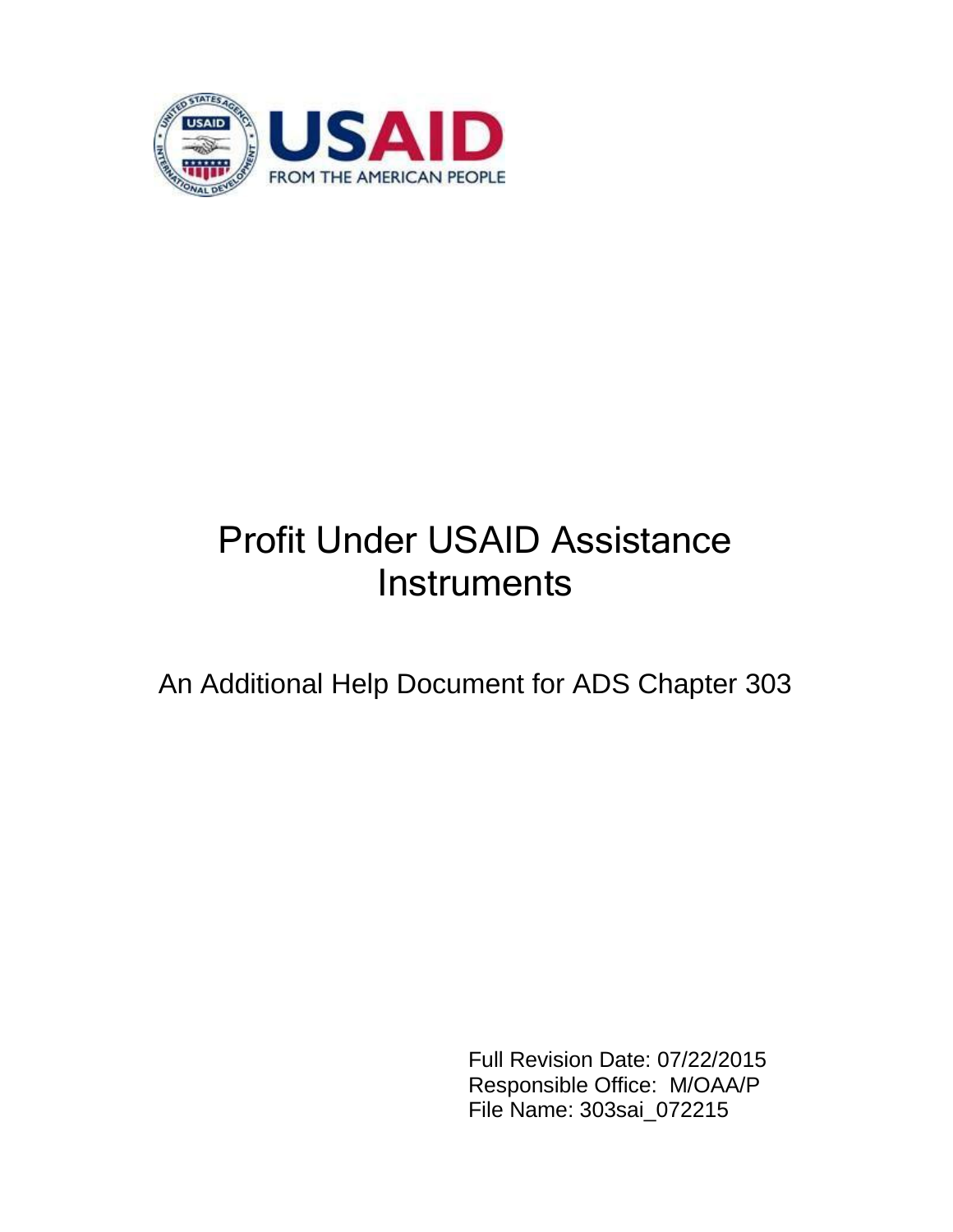## **I. PURPOSE**

The purpose of this additional help document is to provide the Agreement Officer (AO) and the Agreement Officer's Representative (AOR) with guidance on the rules governing profit under Federal assistance. **[2 CFR 200](http://edocket.access.gpo.gov/cfr_2006/aprqtr/pdf/22cfr226.81.pdf)**, Subpart E, Cost Principles, prohibits profit to recipients and subrecipients of assistance awards. While profit is not allowed for subawards, the prohibition does not apply when a recipient obtains goods and services for the recipient's own use and the award creates a procurement relationship with the contractor.

## **II. PROHIBITION AGAINST PROFIT**

**a. Regulatory Prohibition Against Profit**. Profit is any amount over and above allowable direct and indirect costs. The Uniform Administrative Requirements, Cost Principles and Audit Requirements, states "The non-Federal entity may not earn or keep any profit resulting from Federal financial assistance, unless expressly authorized by the terms and conditions of the Federal award" **[\(2](http://edocket.access.gpo.gov/cfr_2006/aprqtr/pdf/22cfr226.81.pdf)  [CFR 200.400\(g\)](http://edocket.access.gpo.gov/cfr_2006/aprqtr/pdf/22cfr226.81.pdf)**). USAID's Uniform Administrative Requirements, Cost Principles and Audit Requirements (**[2 CFR 700](http://www.ecfr.gov/cgi-bin/text-idx?SID=18fce4045d211e74d460016792650587&node=20141219y1.358)**) specifically excludes profit under USAID assistance agreements for recipients and subrecipients that are commercial organizations (**[2 CFR 700.13](http://www.ecfr.gov/cgi-bin/text-idx?SID=18fce4045d211e74d460016792650587&node=20141219y1.358)**).

**b. Application of the Prohibition Against Profit to Subawards**. The prohibition against profit in **[2 CFR 200](http://edocket.access.gpo.gov/cfr_2006/aprqtr/pdf/22cfr226.81.pdf)** applies to subawards. **[2 CFR 200.101\(b\)\(1\)](http://edocket.access.gpo.gov/cfr_2006/aprqtr/pdf/22cfr226.81.pdf)** states that the terms and conditions of Federal awards flow down to subawards to subrecipients unless a particular section of this part or the terms and conditions of the Federal award specifically indicate otherwise. This means that non-Federal entities must comply with requirements in this part regardless of whether the non-Federal entity is a recipient or subrecipient of a Federal award. For-profit (commercial) entities are also subject to this prohibition when performing under a subaward of USAID assistance [\(2 CFR 700\)](http://www.ecfr.gov/cgi-bin/text-idx?SID=18fce4045d211e74d460016792650587&node=20141219y1.358).

**c. Procurements are Excluded from the Prohibition Against Profit.** The prohibition against profit does not apply to contracts (procurements) made under the assistance instrument when the recipient procures goods and services for the recipient's own use in carrying out its program and the award creates a procurement relationship with the contractor. Such contracts must follow the Procurement Standards found in **[2 CFR 200.317 through 326](http://edocket.access.gpo.gov/cfr_2006/aprqtr/pdf/22cfr226.81.pdf)**. The recipient may pay a fair and reasonable profit to contractors providing it with goods or services (2 CFR 200.323(b)).

# **III. USE OF ACCURATE TERMINOLOGY**

There are two types of awards that a recipient may make under an assistance agreement: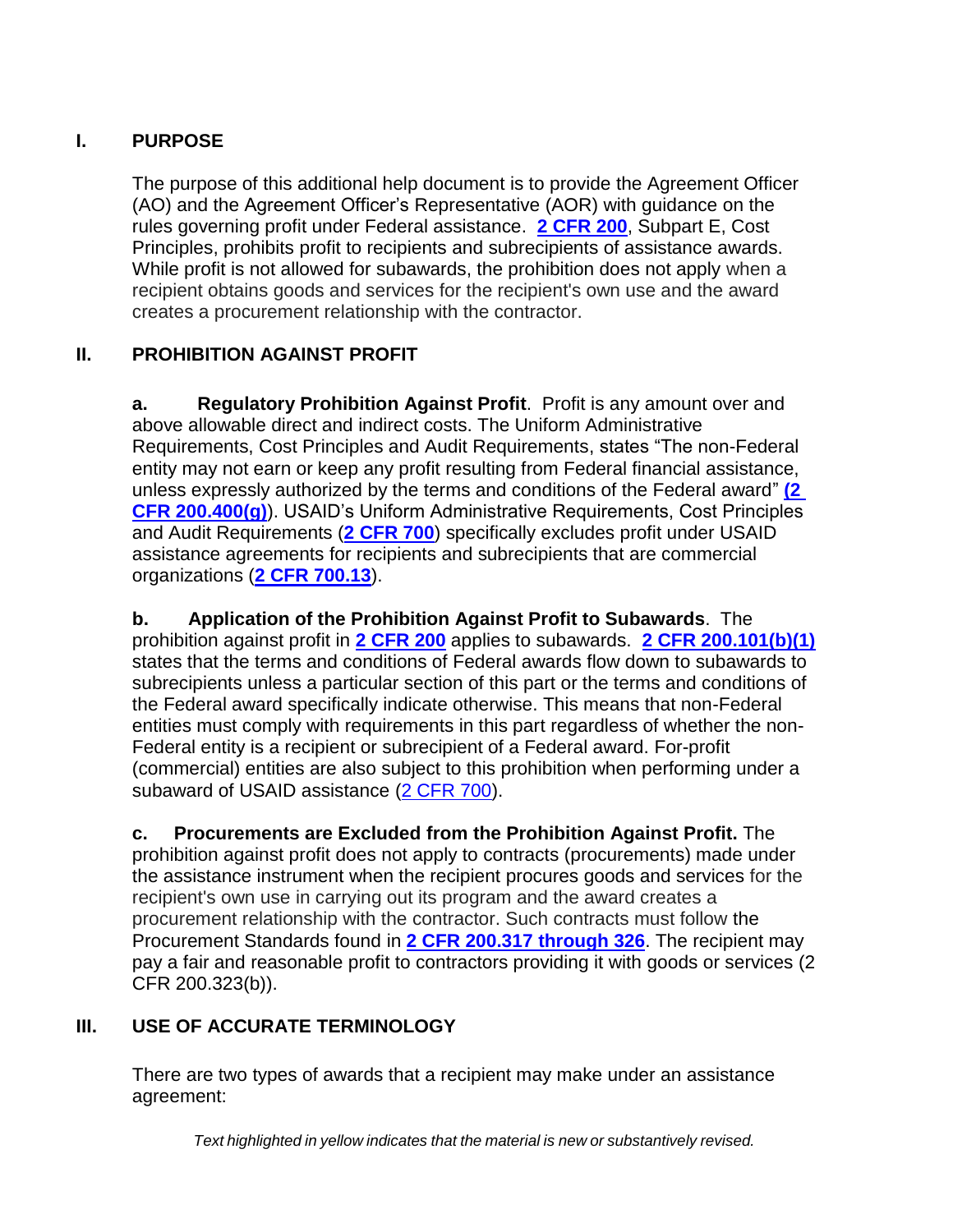- A contract issued to a contractor, and
- A subaward issued to a subrecipient.

While the term "subaward" is sometimes used to apply to any award made by the recipient, in this context it is used specifically to refer to a subtier assistance award, not a procurement or an acquisition. The proper term for a procurement or acquisition under an assistance award is a contract. The term "subcontract" is sometimes used instead of "contract" and the term "subcontractor" is sometimes used instead of "contractor" when referring to contracts under assistance awards. A "subcontractor" is a party that provides goods or services to a contractor through a subcontract; a contractor provides supplies or services to a recipient. Since the terms and conditions of the prime Federal award flow down to subawards and subrecipients, the use of subcontract is ambiguous and obscures the relationship between the recipient and subrecipient. AOs and AORs must use the proper terminology to avoid confusion. AOs should also note that a subaward includes financial assistance provided by any legal agreement, even when that legal agreement is called a contract (**[2 CFR 200.92](http://edocket.access.gpo.gov/cfr_2006/aprqtr/pdf/22cfr226.81.pdf)**). This means that labeling an organization as a subrecipient or contractor in an agreement is not sufficient to meet the definition of one type of relationship or the other.

#### **IV. RESPONSIBILITY FOR CLASSIFYING SUBTIER RELATIONSHIPS AS EITHER A CONTRACT OR A SUBAWARD.**

**a. Recipients** are primarily responsible for determining whether subtier awards are contracts or subawards in accordance with the guidance in **[2 CFR](http://edocket.access.gpo.gov/cfr_2006/aprqtr/pdf/22cfr226.81.pdf)  [2.330](http://edocket.access.gpo.gov/cfr_2006/aprqtr/pdf/22cfr226.81.pdf)** states in part, "…a pass-through entity must make case-by-case determinations whether each agreement it makes for the disbursement of Federal program funds casts the party receiving the funds in the role of a subrecipient or a contractor. …" While recipients should follow their own procedures, they must ensure that those procedures are consistent with **[2 CFR 200](http://edocket.access.gpo.gov/cfr_2006/aprqtr/pdf/22cfr226.81.pdf)**. Agencies hold recipients accountable for flowing the appropriate requirements down to subrecipients or contractors. While all the terms of a financial assistance award generally apply to subrecipients, the flow down to contractors is more limited. However, some requirements such as USAID's Source and Nationality requirements apply when a recipient or subrecipient makes a procurement, but not a subaward. Failure to properly distinguish between contracts and subawards could result in inappropriate flow down of requirements to subrecipients and contractors. This could subject the recipient to increased audit risk, particularly if they incorrectly classify a subaward as a contract and pay profit under the award.

## **b. Agreement Officer**

**Preaward stage:** The AO and the merit review team should consider the nature of the subtier relationships being proposed and confirm that they are appropriately classified and are consistent with the technical and cost application. AOs should be particularly cautious when the recipient proposes a "partnering arrangement" with an organization that would receive profit under the assistance award. For the reasons discussed below, such a relationship is generally characteristic of a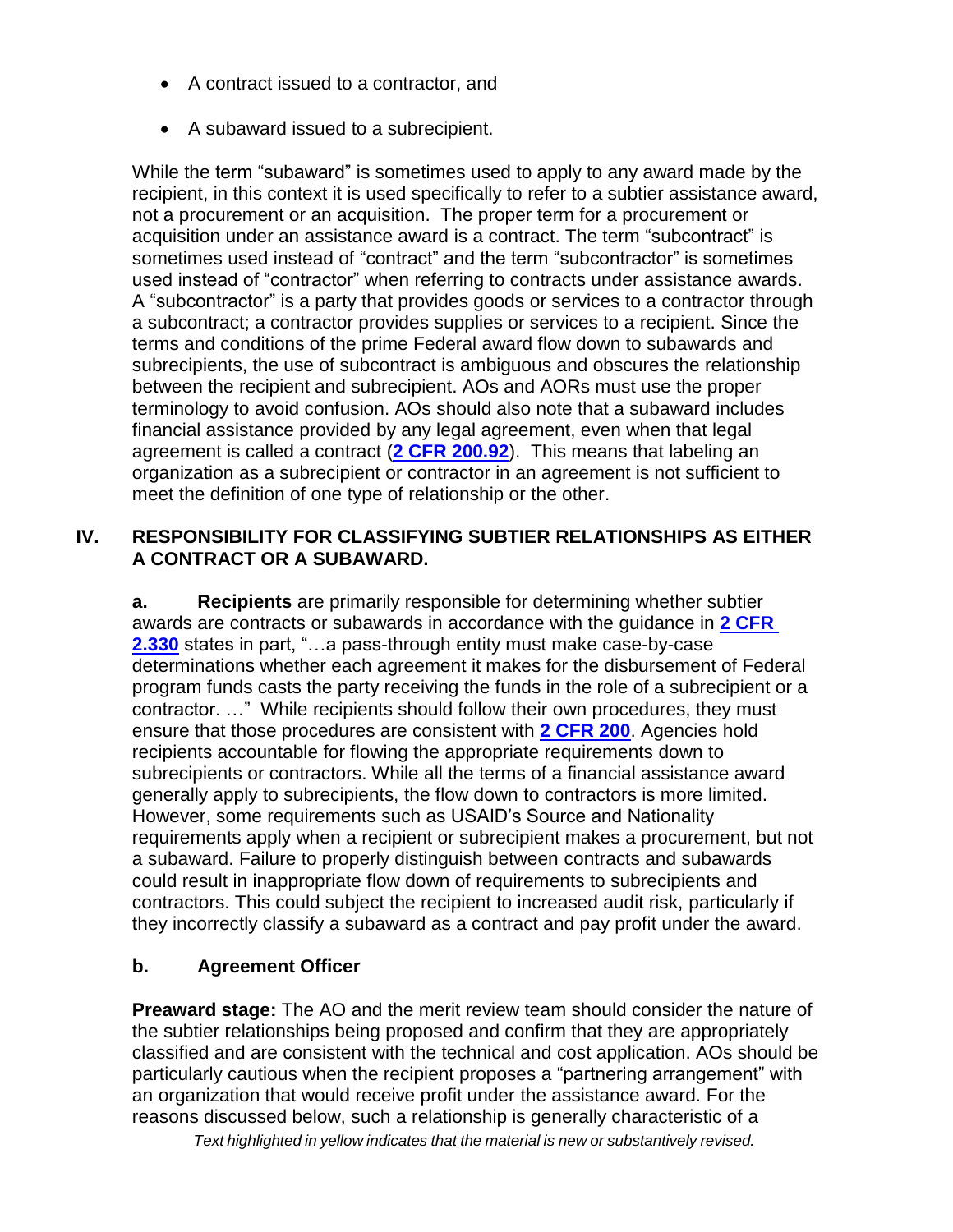subaward, not a procurement. AOs and the merit review team should also closely examine the nature of the relationship when a recipient proposes an award to a subtier organization that comprises a significant portion of the total award. If a recipient is proposing a subaward for which they propose to pay profit or misclassify a subaward as procurement, the AO should address this issue with the potential recipient prior to award.

The negotiator or AO should also review the proposed amount of subawards and contracts to determine how much of the program will be carried out by a third party and if the budget proposed reflects the programmatic approach. Implementation and administration should then follow the recipient's budget and programmatic approach.

The AO should also consider the amount of subawards and procurements in the applicant's budget. If the majority of the applicant's budget consists of procurements, this may indicate that assistance as USAID's original choice of instrument may not be appropriate.

**Postaward:** In accordance with **[2 CFR 200.308\(c\)\(6\)](http://www.ecfr.gov/cgi-bin/text-idx?tpl=/ecfrbrowse/Title02/2cfr200_main_02.tpl)**, the AO is responsible for the prior approval of the subaward, transfer, or contracting out of any work under the award. Prior to giving such approval, the AO should consider the classification of the award as this has significant impact on the requirements that flow down and will determine whether profit is allowable. Additionally, the AO is responsible for making the management decision for any questioned costs, including any audit findings related to payment of profit under a subaward. The AO is not required to approve procurement contracts for the acquisition of supplies, material, equipment or general support services.

## **V. DISTINGUISHING A CONTRACT FROM A SUBAWARD.**

#### **a. 2 CFR 200 Guidance.**

**[2 CFR 200](http://www.ecfr.gov/cgi-bin/text-idx?tpl=/ecfrbrowse/Title02/2cfr200_main_02.tpl)** defines both contract and subaward:

A contract is "a legal instrument by which a non- Federal entity purchases property or services needed to carry out the project or program under a Federal award. The term as used in this part does not include a legal instrument, even if the non-Federal entity considers it a contract, when the substance of the transaction meets the definition of a Federal award or subaward."

A subaward is "an award provided by a pass-through entity to a subrecipient for the subrecipient to carry out part of a Federal award received by the pass-through entity. It does not include payments to a contractor or payments to an individual that is a beneficiary of a Federal program. A subaward may be provided through any form of legal agreement, including an agreement that the pass-through entity considers a contract."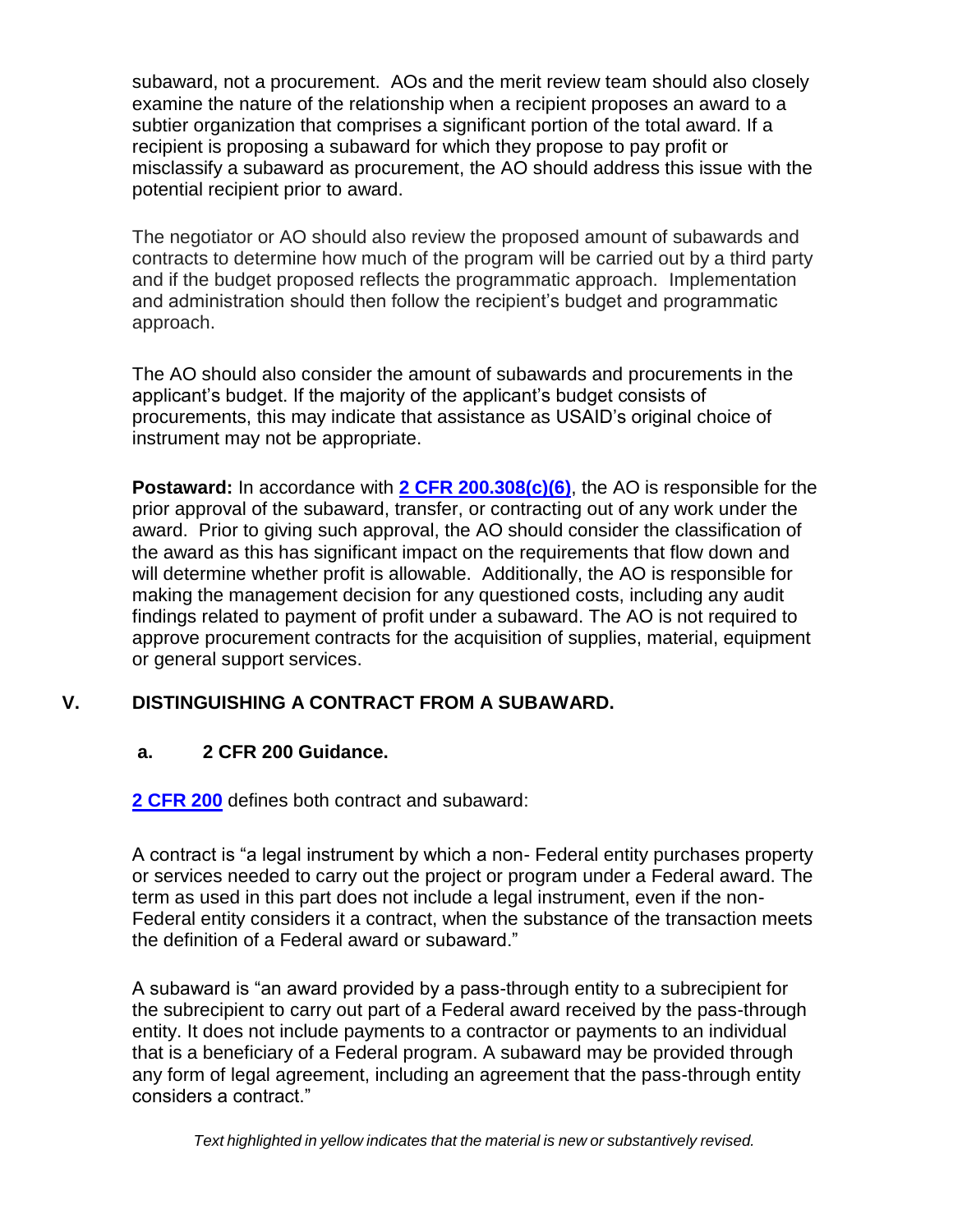**[2 CFR 200](http://www.ecfr.gov/cgi-bin/text-idx?tpl=/ecfrbrowse/Title02/2cfr200_main_02.tpl)** also defines the non-Federal entity making the subaward and the non-Federal entity receiving the subaward:

A pass-through entity is "a non-Federal entity that provides a subaward to a subrecipient to carry out part of a Federal program."

A subrecipient is "a non-Federal entity that receives a subaward from a passthrough entity to carry out part of a Federal program; but does not include an individual that is a beneficiary of such program. A subrecipient may also be a recipient of other Federal awards directly from a Federal awarding agency."

**[2 CFR 200.330](http://www.ecfr.gov/cgi-bin/text-idx?tpl=/ecfrbrowse/Title02/2cfr200_main_02.tpl)** provides guidance to recipients on distinguishing between a subrecipient and a contractor. As a practical matter, it is sometimes difficult to tell whether an activity involves work on the project or provision of a service for the project. Because the nature of the relationship between the parties is fact specific, each situation needs to be evaluated on a case-by-case basis.

An organization, either for-profit or nonprofit, may be either a contractor or a subrecipient depending on the nature of the work they will perform under the award and the nature of the relationship with the recipient. Indications that an organization is a subrecipient include if it:

- Determines who is eligible to receive what Federal financial assistance;
- Has its performance measured against whether the objectives of the Federal program are met;
- Has responsibility for programmatic decision making;
- Has responsibility for adherence to applicable Federal program compliance requirements; and
- Uses the Federal funds to carry out a program of the organization as compared to providing goods or services for a program of the pass- through entity.

Indications that an organization is a contractor include if it:

- Provides the goods and services within normal business operations;
- Provides similar goods or services to many different purchasers;
- Operates in a competitive environment;
- Provides goods or services that are ancillary to the operation of the Federal program; and
- Is not subject to compliance requirements of the Federal program.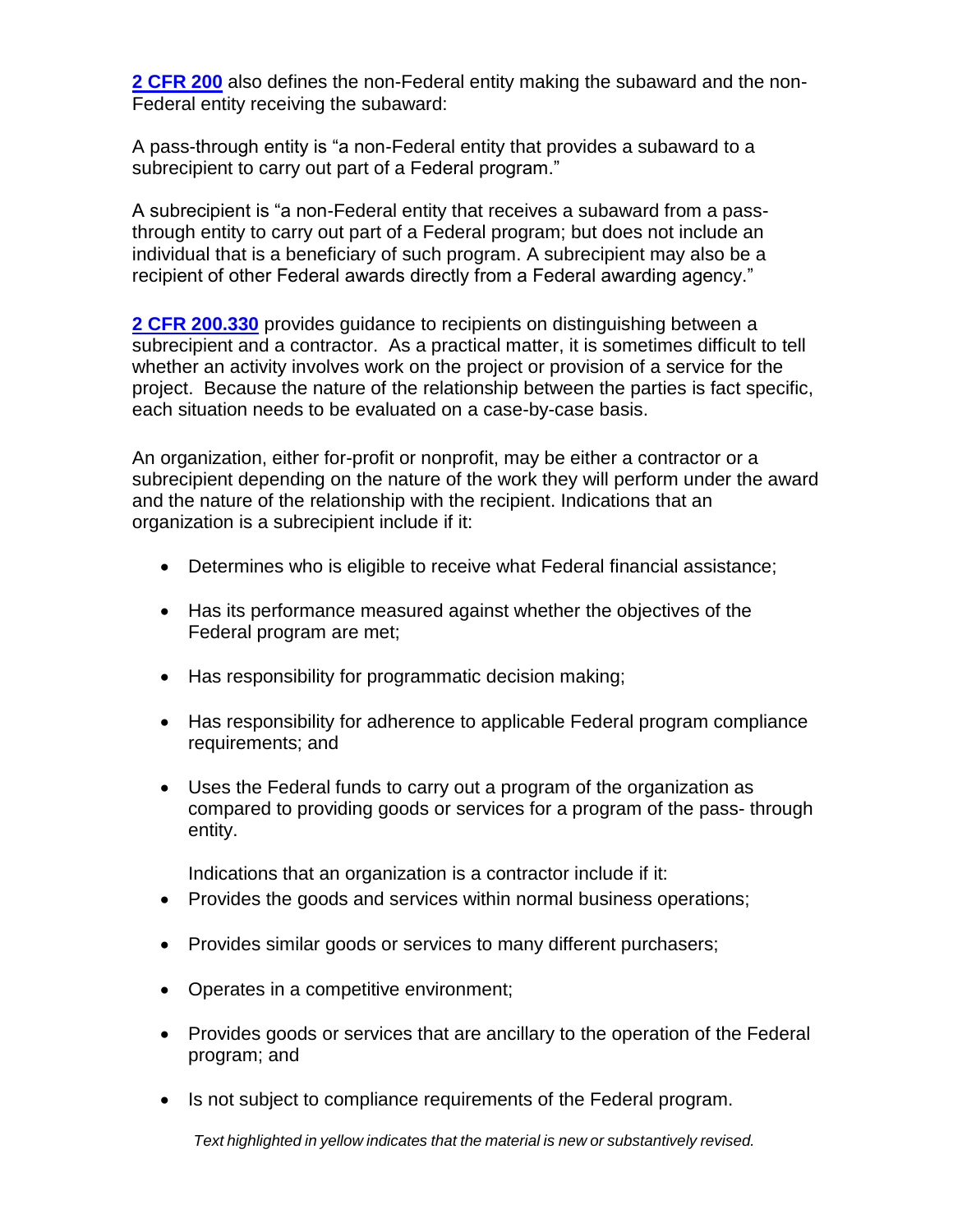Each indicative characteristic may not be present in every action so individual judgment will be necessary in understanding whether an entity is a subrecipient or a contractor. A few of the key indicators are examined below, but many of the indicators interrelate and each situation must be viewed in its entirety.

**b. Programmatic Decision Making.** A key indicator in understanding the nature of the relationship is whether the subtier organization will be managing a portion of the program and making decisions related to it. For example, a recipient who receives a grant or cooperative agreement for an educational program may have building schools as an element of that program. If the recipient establishes a subtier relationship with another organization and arranges for them to build a number of schools in specific locations to a particular specification, the relationship would likely be characterized as one of procurement from a contractor. However, if the recipient establishes a relationship with a subtier organization that gives that organization responsibility for determining how many schools, in what locations and of what design to be built, this would be more characteristic of a subaward as they have essentially given the subtier organization the decision making responsibility for that portion of the program.

A subtier organization that provides key personnel, particularly the Chief of Party, would also be participating in the programmatic decision making and management. A subtier award of this nature would be characteristic of a subaward.

**c. Carrying Out the Program vs. Providing Goods and Services.** Another key indicator in determining whether a relationship is a procurement rather than a subaward, is whether the subtier organization is providing services to the program's operation rather than carrying out part of the program itself.

Determining whether the goods or services are involves consideration of the nature and extent of the activity being passed on to a subtier organization for performance.

Consider the example of a competitive RFA for a five year Education program with a total estimated value of \$10 million for award of a cooperative agreement. The RFA states that USAID desires to support higher education curriculum development activities. It is known that various universities as well as other organizations undertake such activities under their own programs. The RFA also noted that the quality of existing curriculum in higher education institutions in the country was unclear and might vary among the different local education institutions. The leading applicant clearly responded with a superior program as evidenced by merit review team. In their application, they also proposed a "subaward" with a for-profit small business for \$750,000 to undertake an initial baseline assessment, a mid-point review (2.5 years into the program), and a final assessment (last year of the program) of goals achieved compared to the initial baseline. The small business has specific expertise in conducting baseline assessments, and has awards on GSA schedules for similar services. You see in the applicant's cost proposal that the small business subcontractor also proposed a profit of 5% in their budget. Although labelled as a "subaward," the small business's relationship with the recipient is that of a contractor. The recipient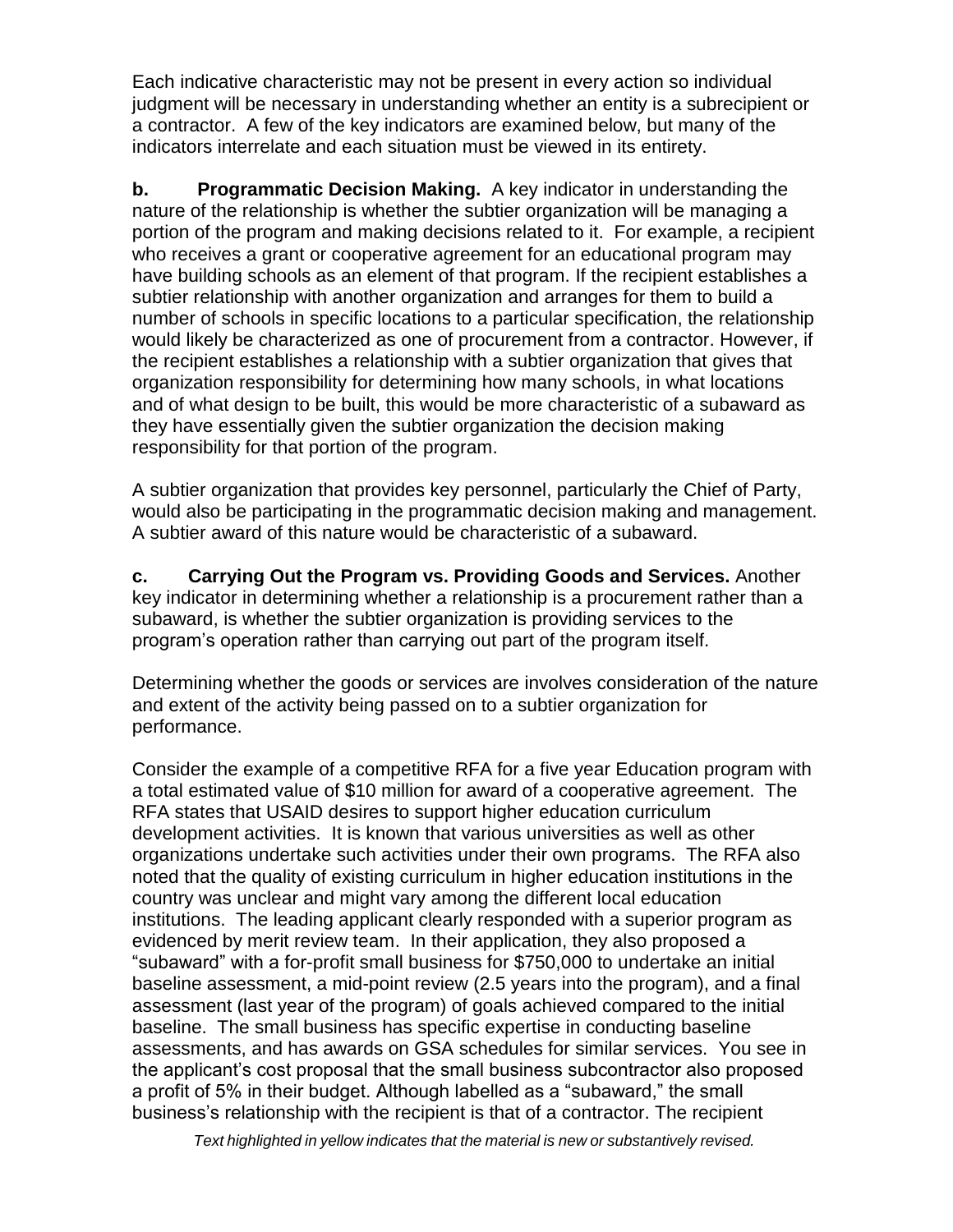intends to acquire from the small business services for the recipient's own use and the award creates a procurement relationship with the contractor. As a contractor, the small business is entitled to a reasonable profit.

Other examples of services for the recipient's own use include janitorial or printing services, discrete data gathering, review and analysis of specific conditions, or providing specific training to "oversight" groups. In each case the recipient has stated segregable tasks that assist in performing the program that will result in a contract relationship.

Partitioning the program into smaller parts does not necessarily create a contractual relationship between the recipient and the subtier awardee. In each case the nature of the relationship and the responsibilities and role of both recipient and subtier awarded must be considered. In the same example, if the recipient for the program intends to make an award to a subtier organization for implementation of the program in one of the countries covered under the award, the subrecipient would be carrying out part of the program, not providing services. The subrecipient's activities and tasks retain their program that retains its programmatic nature, and the relationship is that of a pass through entity and subrecipient.

While there is no specific dollar threshold that indicates whether a subtier relationship is a subaward or procurement, an award to a subtier organization that comprises a significant amount of the total assistance award should be closely examined. The large value of an award made by the recipient is a possible indicator that the recipient is acquiring goods or services for its own use but is acting as a pass through entity to a subrecipient. The large value of an award may also indicate that the original choice of instrument was incorrect.

Regardless, one indicator alone is not necessarily sufficient to determine whether the nature of the relationship is a procurement or subaward, and examining the indicators in 2 CFR 200 is necessary.

**d. Procurement Standards and Competition**. Another important distinction between procurement contracts and subawards under an assistance award is that the recipient is responsible for ensuring that it implements procurements fairly and conducts all procurement transactions in a manner that provides, to the maximum extent practical, open and free competition. **[2 CFR 200.317 to 326](http://www.ecfr.gov/cgi-bin/text-idx?tpl=/ecfrbrowse/Title02/2cfr200_main_02.tpl)** requires recipients to settle issues arising out of contracts, to maintain codes of conduct governing the award of contracts, to encourage free and open competition for contracts, and to follow specified contracting procedures. Recipients must also document cost and price analysis, maintain procurement records, and implement a system for contract administration. If a subtier award is classified as procurement, the recipient should follow the procurement standards and use competition to the greatest extent possible in its award. Failure to do so is an indication to the AO that either the award to the subtier organization is not procurement or that there is a potential problem with the recipient's procurement procedures.

*Text highlighted in yellow indicates that the material is new or substantively revised.* e. Small Business Considerations. When the recipient is awarding a contract for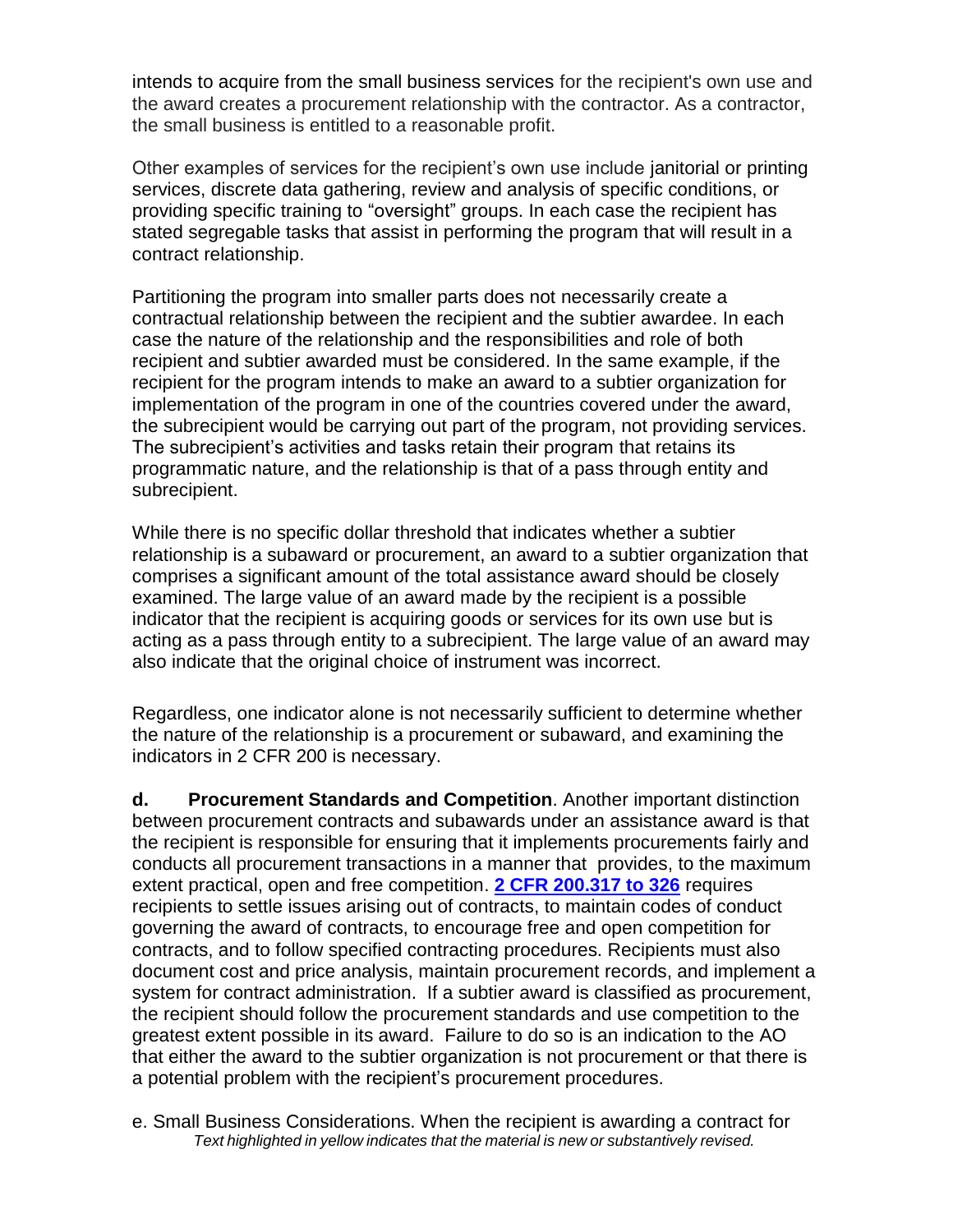goods or services, **[2 CFR 200.321](http://www.ecfr.gov/cgi-bin/text-idx?tpl=/ecfrbrowse/Title02/2cfr200_main_02.tpl)** requires that the Non-Federal entity take all necessary affirmative steps to assure that minority businesses, women's business enterprises, and labor surplus area firms are used when possible. Use of these affirmative steps is a positive indicator that the recipient intends a procurement relationship with a contractor.

These steps must include

- Placing qualified small and minority businesses and women's business enterprises on solicitation lists
- Assuring that small and minority businesses, and women's business enterprises are solicited whenever they are potential sources
- Dividing total requirements, when economically feasible, into smaller tasks or quantities to permit maximum participation by small and minority businesses, and women's
- business enterprises
- Establishing delivery schedules, where the requirement permits, which encourage participation by small and minority businesses, and women's business enterprises
- Using the services and assistance, as appropriate, of such organizations as the Small Business Administration and the Minority Business Development Agency of the Department of Commerce,
- Requiring the prime contractor, if subcontracts are to be let, to take the same affirmative steps as above,
- Making information on available and arranging time frames to encourage and facilitate participation by small businesses, minority-owned firms, and women's business enterprises (**[2 CFR 700.11](http://www.ecfr.gov/cgi-bin/text-idx?SID=18fce4045d211e74d460016792650587&node=20141219y1.358)**), and
- Providing a description and quantity of the goods or services, the closing date and an address where the solicitation can be obtained to the Office of Small Disadvantaged Business Utilization (OSDBU), USAID Washington, DC 20523, at least 45 days prior to placing an order or contract exceeding the simplified acquisition threshold (**[2 CFR 700.11](http://www.ecfr.gov/cgi-bin/text-idx?SID=18fce4045d211e74d460016792650587&node=20141219y1.358)**).

**e. "Partnering" Arrangements**. Recipients sometimes enter into what they describe as "partnering" arrangements with another organization. While there is no definition of "partnering" in **[2 CFR 200](http://www.ecfr.gov/cgi-bin/text-idx?tpl=/ecfrbrowse/Title02/2cfr200_main_02.tpl)**, the term's use suggests that the partner organization will share in the implementation and decision making for the program and that the "partner" was selected prior to the award through a non- competitive process. Regardless of the name used to describe such a relationship, under these circumstances, the relationship would be appropriately described, using the indicators in **[2 CFR 200](http://www.ecfr.gov/cgi-bin/text-idx?tpl=/ecfrbrowse/Title02/2cfr200_main_02.tpl)**, as a subaward, not procurement.